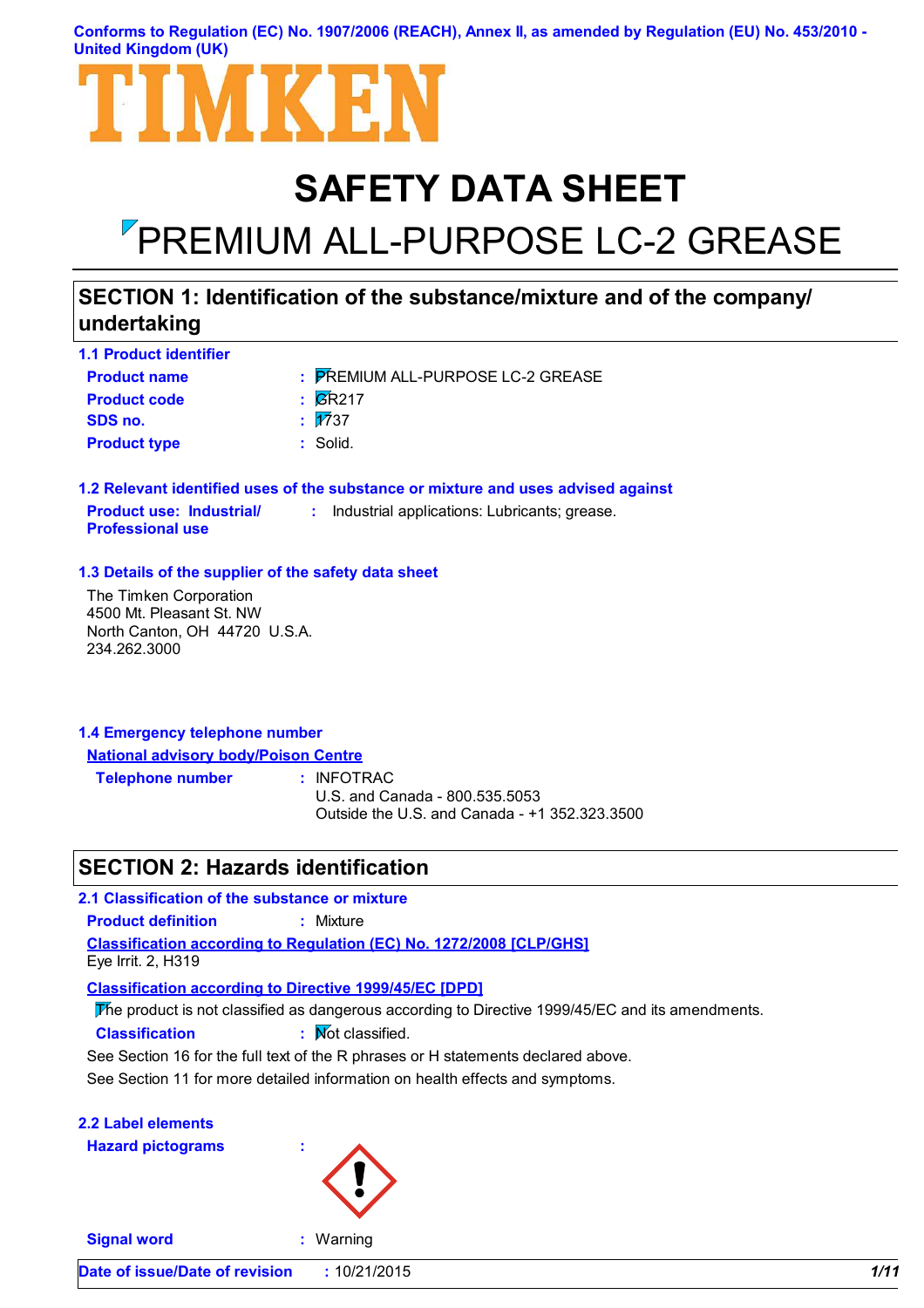| <b>SECTION 2: Hazards identification</b> |  |
|------------------------------------------|--|
|------------------------------------------|--|

| <b>Hazard statements</b>                                                                                                                                        | : Causes serious eye irritation.                                                                                                      |
|-----------------------------------------------------------------------------------------------------------------------------------------------------------------|---------------------------------------------------------------------------------------------------------------------------------------|
| <b>Precautionary statements</b>                                                                                                                                 |                                                                                                                                       |
| <b>Prevention</b>                                                                                                                                               | : Wear eye or face protection. Wash hands thoroughly after handling.                                                                  |
| <b>Response</b>                                                                                                                                                 | : IF IN EYES: Rinse cautiously with water for several minutes. Remove contact lenses,<br>if present and easy to do. Continue rinsing. |
| <b>Storage</b>                                                                                                                                                  | : Not applicable.                                                                                                                     |
| <b>Disposal</b>                                                                                                                                                 | : Not applicable.                                                                                                                     |
| <b>Hazardous ingredients</b>                                                                                                                                    | : Phosphorodithioic acid, O,O-di-C1-14-alkyl esters, zinc salts                                                                       |
| <b>Supplemental label</b><br>elements                                                                                                                           | : Not applicable.                                                                                                                     |
| <b>Annex XVII - Restrictions</b><br>on the manufacture,<br>placing on the market and<br>use of certain dangerous<br>substances, mixtures and<br><b>articles</b> | : Not applicable.                                                                                                                     |
| <b>Special packaging requirements</b>                                                                                                                           |                                                                                                                                       |
| <b>Containers to be fitted</b><br>with child-resistant<br>fastenings                                                                                            | : Not applicable.                                                                                                                     |
| <b>Tactile warning of danger</b>                                                                                                                                | : Not applicable.                                                                                                                     |
| <b>2.3 Other hazards</b>                                                                                                                                        |                                                                                                                                       |
| Other hazards which do<br>not result in classification                                                                                                          | : None known.                                                                                                                         |

# **SECTION 3: Composition/information on ingredients**

| <b>Substance/mixture</b>                                            | : Mixture          |               |                                                                             |                                                                               |             |
|---------------------------------------------------------------------|--------------------|---------------|-----------------------------------------------------------------------------|-------------------------------------------------------------------------------|-------------|
|                                                                     |                    |               |                                                                             | <b>Classification</b>                                                         |             |
| <b>Product/ingredient</b><br>name                                   | <b>Identifiers</b> | $\frac{9}{6}$ | 67/548/EEC                                                                  | <b>Regulation (EC) No.</b><br>1272/2008 [CLP]                                 | <b>Type</b> |
| Phosphorodithioic acid,<br>O,O-di-C1-14-alkyl<br>esters, zinc salts | EC: 272-028-3      | $1 - 5$       | Xi; R41, R38                                                                | Skin Irrit. 2, H315                                                           | [1]         |
|                                                                     | CAS: 68649-42-3    |               | N; R51/53                                                                   | Eye Dam. 1, H318<br>Aquatic Chronic 2, H411                                   |             |
| tris(2-ethylhexyl)<br>orthoborate                                   | EC: 219-581-9      | $1 - 5$       | Not classified.                                                             | Eye Irrit. 2, H319                                                            | [1]         |
|                                                                     | CAS: 2467-13-2     |               |                                                                             | Aquatic Chronic 3, H412                                                       |             |
|                                                                     |                    |               | See Section 16 for<br>the full text of the R-<br>phrases declared<br>above. | See Section 16 for the<br>full text of the H<br>statements declared<br>above. |             |

There are no additional ingredients present which, within the current knowledge of the supplier and in the concentrations applicable, are classified as hazardous to health or the environment, are PBTs or vPvBs or have been assigned a workplace exposure limit and hence require reporting in this section.

Type

[1] Substance classified with a health or environmental hazard

[2] Substance with a workplace exposure limit

[3] Substance meets the criteria for PBT according to Regulation (EC) No. 1907/2006, Annex XIII

[4] Substance meets the criteria for vPvB according to Regulation (EC) No. 1907/2006, Annex XIII

[5] Substance of equivalent concern

Occupational exposure limits, if available, are listed in Section 8.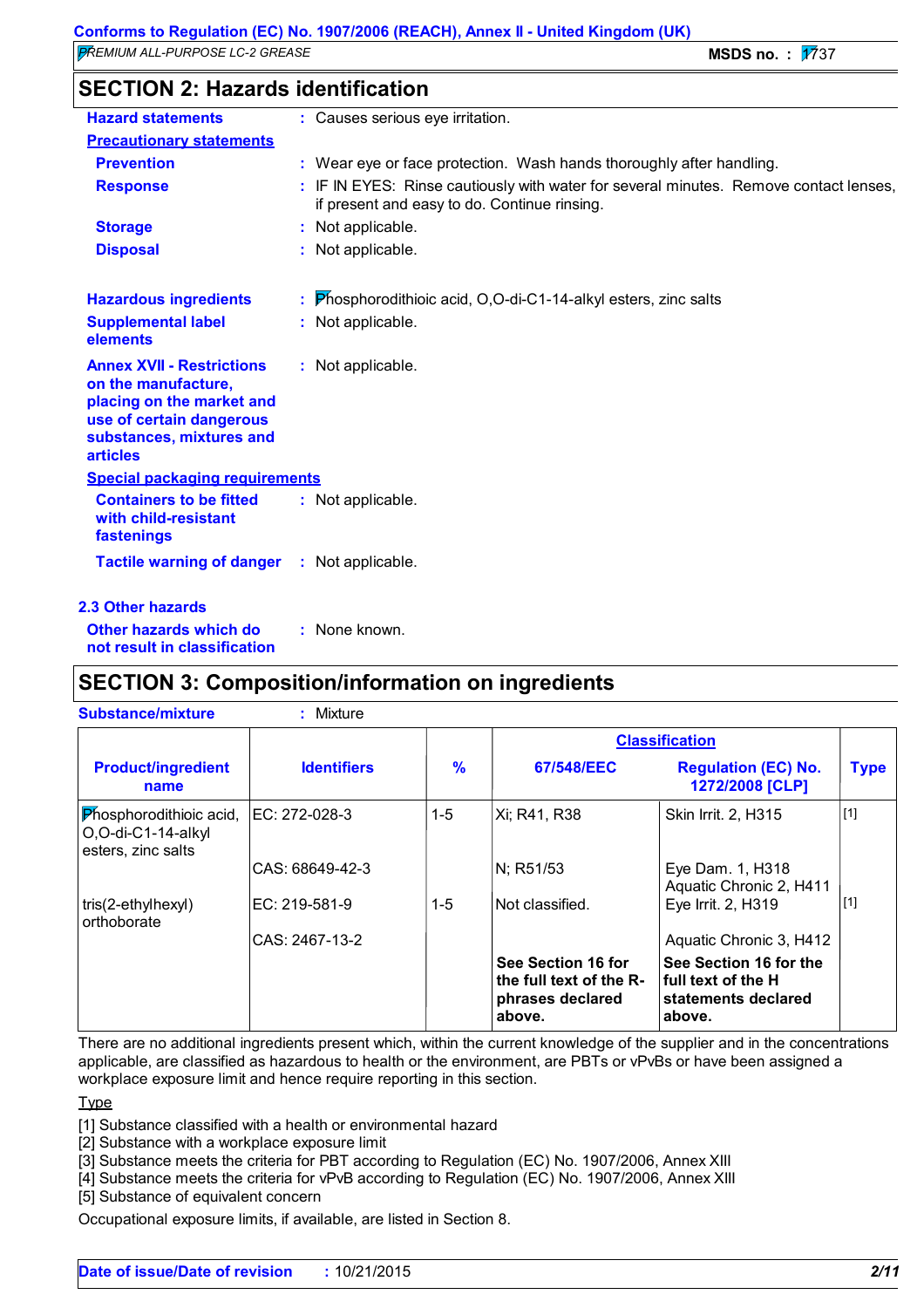# **SECTION 4: First aid measures**

| <b>4.1 Description of first aid measures</b> |                                                                                                                                                                                                                                                                                                                                                                                                                                                                                                                                                                                                                                                                                                                                                                                                                              |
|----------------------------------------------|------------------------------------------------------------------------------------------------------------------------------------------------------------------------------------------------------------------------------------------------------------------------------------------------------------------------------------------------------------------------------------------------------------------------------------------------------------------------------------------------------------------------------------------------------------------------------------------------------------------------------------------------------------------------------------------------------------------------------------------------------------------------------------------------------------------------------|
| <b>Eye contact</b>                           | : Immediately flush eyes with plenty of water, occasionally lifting the upper and lower<br>eyelids. Check for and remove any contact lenses. Continue to rinse for at least 10<br>minutes. Get medical attention.                                                                                                                                                                                                                                                                                                                                                                                                                                                                                                                                                                                                            |
| <b>Inhalation</b>                            | : Remove victim to fresh air and keep at rest in a position comfortable for breathing. If<br>not breathing, if breathing is irregular or if respiratory arrest occurs, provide artificial<br>respiration or oxygen by trained personnel. It may be dangerous to the person<br>providing aid to give mouth-to-mouth resuscitation. Get medical attention if adverse<br>health effects persist or are severe. If unconscious, place in recovery position and<br>get medical attention immediately. Maintain an open airway. Loosen tight clothing<br>such as a collar, tie, belt or waistband.                                                                                                                                                                                                                                 |
| <b>Skin contact</b>                          | : Flush contaminated skin with plenty of water. Remove contaminated clothing and<br>shoes. Get medical attention if symptoms occur. Wash clothing before reuse.<br>Clean shoes thoroughly before reuse.                                                                                                                                                                                                                                                                                                                                                                                                                                                                                                                                                                                                                      |
| <b>Ingestion</b>                             | : Mash out mouth with water. Remove dentures if any. Remove victim to fresh air and<br>keep at rest in a position comfortable for breathing. If material has been swallowed<br>and the exposed person is conscious, give small quantities of water to drink. Stop if<br>the exposed person feels sick as vomiting may be dangerous. Do not induce<br>vomiting unless directed to do so by medical personnel. If vomiting occurs, the head<br>should be kept low so that vomit does not enter the lungs. Get medical attention if<br>adverse health effects persist or are severe. Never give anything by mouth to an<br>unconscious person. If unconscious, place in recovery position and get medical<br>attention immediately. Maintain an open airway. Loosen tight clothing such as a<br>collar, tie, belt or waistband. |
| <b>Protection of first-aiders</b>            | : No action shall be taken involving any personal risk or without suitable training. It<br>may be dangerous to the person providing aid to give mouth-to-mouth resuscitation.                                                                                                                                                                                                                                                                                                                                                                                                                                                                                                                                                                                                                                                |

# **4.2 Most important symptoms and effects, both acute and delayed**

| <b>Potential acute health effects</b>   |                                                                                                                                |
|-----------------------------------------|--------------------------------------------------------------------------------------------------------------------------------|
| <b>Eye contact</b>                      | $\therefore$ Zauses serious eye irritation.                                                                                    |
| <b>Inhalation</b>                       | : No known significant effects or critical hazards.                                                                            |
| <b>Skin contact</b>                     | : No known significant effects or critical hazards.                                                                            |
| <b>Ingestion</b>                        | : No known significant effects or critical hazards.                                                                            |
| <b>Over-exposure signs/symptoms</b>     |                                                                                                                                |
| <b>Eye contact</b>                      | $\mathbf{R}$ Adverse symptoms may include the following:<br>pain or irritation<br>watering<br>redness                          |
| <b>Inhalation</b>                       | : No specific data.                                                                                                            |
| <b>Skin contact</b>                     | : No specific data.                                                                                                            |
| <b>Ingestion</b>                        | : No specific data.                                                                                                            |
|                                         | 4.3 Indication of any immediate medical attention and special treatment needed                                                 |
| <b>Notes to physician</b>               | : Treat symptomatically. Contact poison treatment specialist immediately if large<br>quantities have been ingested or inhaled. |
| <b>Specific treatments</b>              | : No specific treatment.                                                                                                       |
| <b>SECTION 5: Firefighting measures</b> |                                                                                                                                |

| 5.1 Extinguishing media                |                                                                 |
|----------------------------------------|-----------------------------------------------------------------|
| <b>Suitable extinguishing</b><br>media | : Use an extinguishing agent suitable for the surrounding fire. |
| Unsuitable extinguishing<br>media      | : None known.                                                   |

### **5.2 Special hazards arising from the substance or mixture**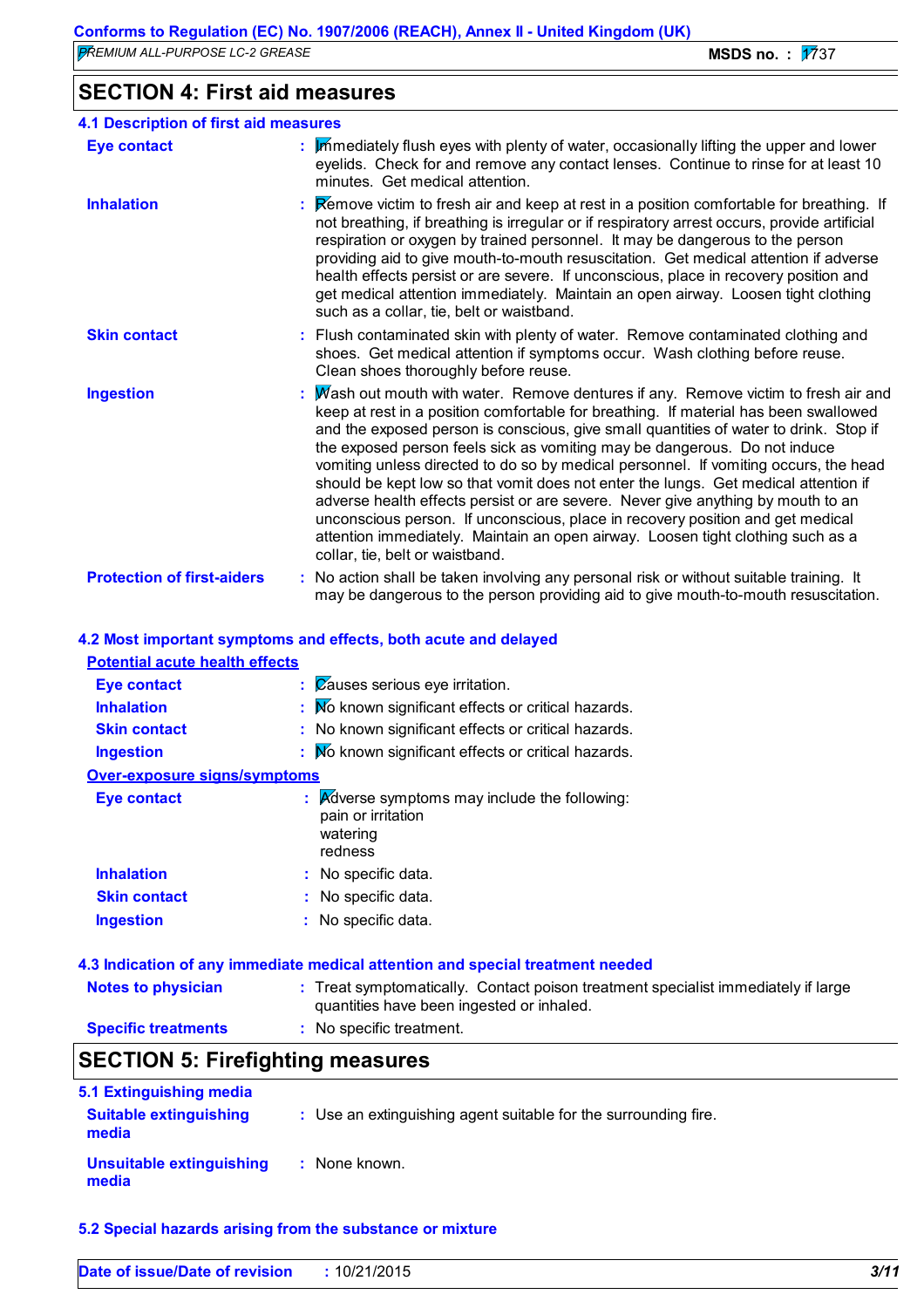| <b>SECTION 5: Firefighting measures</b> |  |
|-----------------------------------------|--|
|-----------------------------------------|--|

| <b>Hazards from the</b><br>substance or mixture          | : No specific fire or explosion hazard.                                                                                                                                                                                                                                                                                                                             |  |
|----------------------------------------------------------|---------------------------------------------------------------------------------------------------------------------------------------------------------------------------------------------------------------------------------------------------------------------------------------------------------------------------------------------------------------------|--|
| <b>Hazardous thermal</b><br>decomposition products       | : Decomposition products may include the following materials:<br>carbon dioxide<br>carbon monoxide<br>metal oxide/oxides                                                                                                                                                                                                                                            |  |
| <b>5.3 Advice for firefighters</b>                       |                                                                                                                                                                                                                                                                                                                                                                     |  |
| <b>Special protective actions</b><br>for fire-fighters   | : Promptly isolate the scene by removing all persons from the vicinity of the incident if<br>there is a fire. No action shall be taken involving any personal risk or without suitable<br>training.                                                                                                                                                                 |  |
| <b>Special protective</b><br>equipment for fire-fighters | Fire-fighters should wear appropriate protective equipment and self-contained<br>breathing apparatus (SCBA) with a full face-piece operated in positive pressure<br>mode. Clothing for fire-fighters (including helmets, protective boots and gloves)<br>conforming to European standard EN 469 will provide a basic level of protection for<br>chemical incidents. |  |

# **SECTION 6: Accidental release measures**

|                                                          | 6.1 Personal precautions, protective equipment and emergency procedures                                                                                                                                                                                                                                                                                                         |
|----------------------------------------------------------|---------------------------------------------------------------------------------------------------------------------------------------------------------------------------------------------------------------------------------------------------------------------------------------------------------------------------------------------------------------------------------|
| For non-emergency<br>personnel                           | : No action shall be taken involving any personal risk or without suitable training.<br>Evacuate surrounding areas. Keep unnecessary and unprotected personnel from<br>entering. Do not touch or walk through spilt material. Provide adequate ventilation.<br>Wear appropriate respirator when ventilation is inadequate. Put on appropriate<br>personal protective equipment. |
| For emergency responders                                 | : F specialised clothing is required to deal with the spillage, take note of any<br>information in Section 8 on suitable and unsuitable materials. See also the<br>information in "For non-emergency personnel".                                                                                                                                                                |
| <b>6.2 Environmental</b><br>precautions                  | : Avoid dispersal of spilt material and runoff and contact with soil, waterways, drains<br>and sewers. Inform the relevant authorities if the product has caused environmental<br>pollution (sewers, waterways, soil or air).                                                                                                                                                   |
| 6.3 Methods and material for containment and cleaning up |                                                                                                                                                                                                                                                                                                                                                                                 |
| <b>Small spill</b>                                       | : Move containers from spill area. Avoid dust generation. Using a vacuum with HEPA<br>filter will reduce dust dispersal. Place spilled material in a designated, labeled waste<br>container. Dispose of via a licensed waste disposal contractor.                                                                                                                               |
| <b>Large spill</b>                                       | : Move containers from spill area. Approach the release from upwind. Prevent entry<br>into sewers, water courses, basements or confined areas. Avoid dust generation. Do<br>not dry sweep. Vacuum dust with equipment fitted with a HEPA filter and place in a<br>closed, labeled waste container. Dispose of via a licensed waste disposal contractor.                         |
| <b>6.4 Reference to other</b><br><b>sections</b>         | : See Section 1 for emergency contact information.<br>See Section 8 for information on appropriate personal protective equipment.<br>See Section 13 for additional waste treatment information.                                                                                                                                                                                 |

# **SECTION 7: Handling and storage**

The information in this section contains generic advice and guidance. The list of Identified Uses in Section 1 should be consulted for any available use-specific information provided in the Exposure Scenario(s).

#### **7.1 Precautions for safe handling**

| <b>Protective measures</b> | $\mathbb{P}$ $\mathbb{P}$ (vector) Put protonal protective equipment (see Section 8). Do not ingest.<br>Avoid contact with eyes, skin and clothing. Keep in the original container or an<br>approved alternative made from a compatible material, kept tightly closed when not<br>in use. Empty containers retain product residue and can be hazardous. Do not |
|----------------------------|----------------------------------------------------------------------------------------------------------------------------------------------------------------------------------------------------------------------------------------------------------------------------------------------------------------------------------------------------------------|
|                            | reuse container.                                                                                                                                                                                                                                                                                                                                               |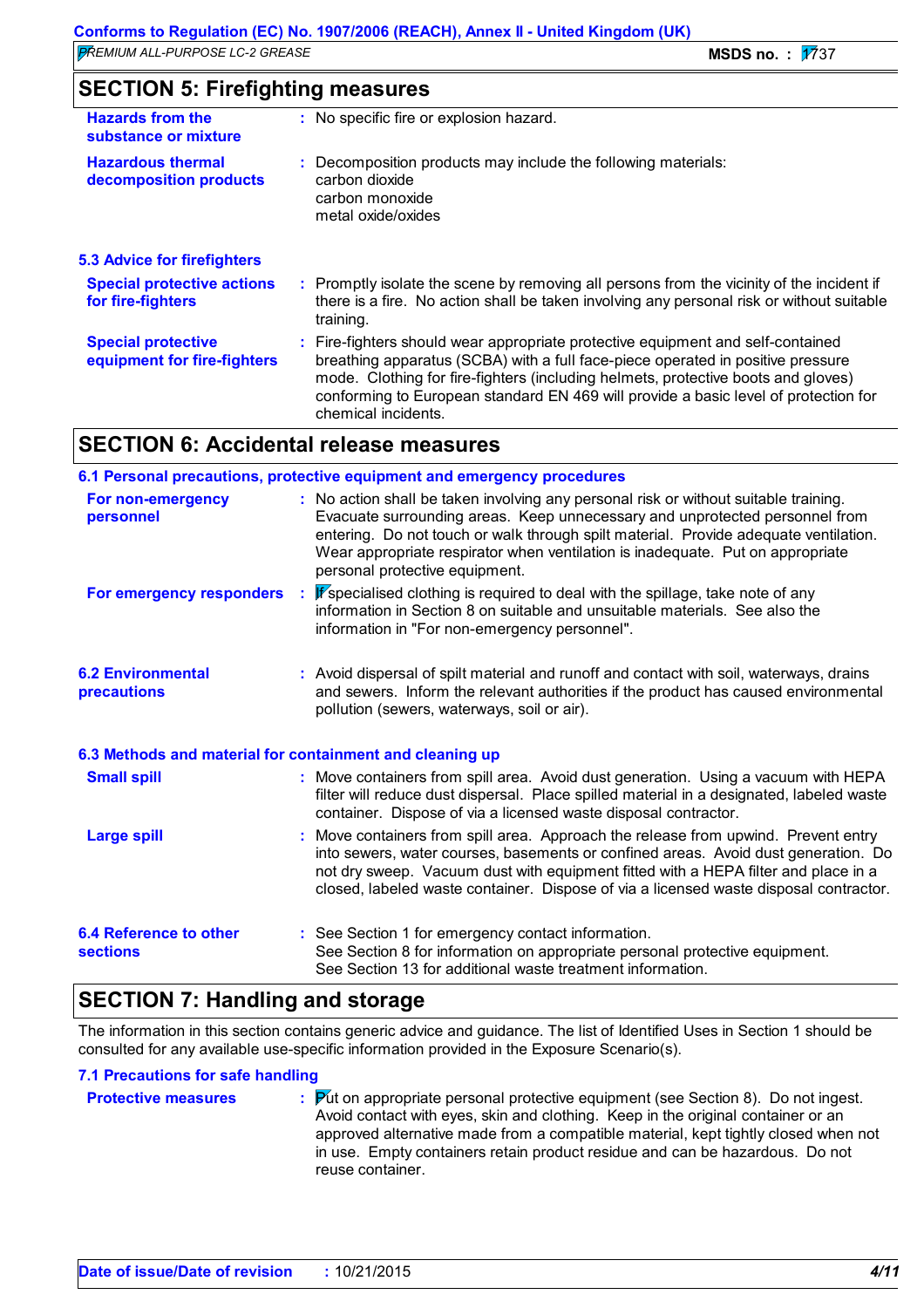# **SECTION 7: Handling and storage**

**Advice on general occupational hygiene :** Eating, drinking and smoking should be prohibited in areas where this material is handled, stored and processed. Workers should wash hands and face before eating, drinking and smoking. Remove contaminated clothing and protective equipment before entering eating areas. See also Section 8 for additional information on hygiene measures.

#### **7.2 Conditions for safe storage, including any incompatibilities**

Store in accordance with local regulations. Store in original container protected from direct sunlight in a dry, cool and well-ventilated area, away from incompatible materials (see Section 10) and food and drink. Keep container tightly closed and sealed until ready for use. Containers that have been opened must be carefully resealed and kept upright to prevent leakage. Do not store in unlabelled containers. Use appropriate containment to avoid environmental contamination.

|  | 7.3 Specific end use(s) |  |  |  |  |
|--|-------------------------|--|--|--|--|
|--|-------------------------|--|--|--|--|

**Recommendations :** : Not available.

**Industrial sector specific : solutions**

: Not available.

# **SECTION 8: Exposure controls/personal protection**

The information in this section contains generic advice and guidance. The list of Identified Uses in Section 1 should be consulted for any available use-specific information provided in the Exposure Scenario(s).

#### **8.1 Control parameters**

**Occupational exposure limits**

No exposure limit value known.

**Recommended monitoring procedures**

**:** If this product contains ingredients with exposure limits, personal, workplace atmosphere or biological monitoring may be required to determine the effectiveness of the ventilation or other control measures and/or the necessity to use respiratory protective equipment. Reference should be made to monitoring standards, such as the following: European Standard EN 689 (Workplace atmospheres - Guidance for the assessment of exposure by inhalation to chemical agents for comparison with limit values and measurement strategy) European Standard EN 14042 (Workplace atmospheres - Guide for the application and use of procedures for the assessment of exposure to chemical and biological agents) European Standard EN 482 (Workplace atmospheres - General requirements for the performance of procedures for the measurement of chemical agents) Reference to national guidance documents for methods for the determination of hazardous substances will also be required.

#### **DNELs/DMELs**

No DNELs/DMELs available.

#### **PNECs**

No PNECs available

#### **8.2 Exposure controls**

**Appropriate engineering controls**

**:** Good general ventilation should be sufficient to control worker exposure to airborne contaminants.

#### **Individual protection measures**

**Hygiene measures :**

Wash hands, forearms and face thoroughly after handling chemical products, before eating, smoking and using the lavatory and at the end of the working period. Appropriate techniques should be used to remove potentially contaminated clothing. Wash contaminated clothing before reusing. Ensure that eyewash stations and safety showers are close to the workstation location.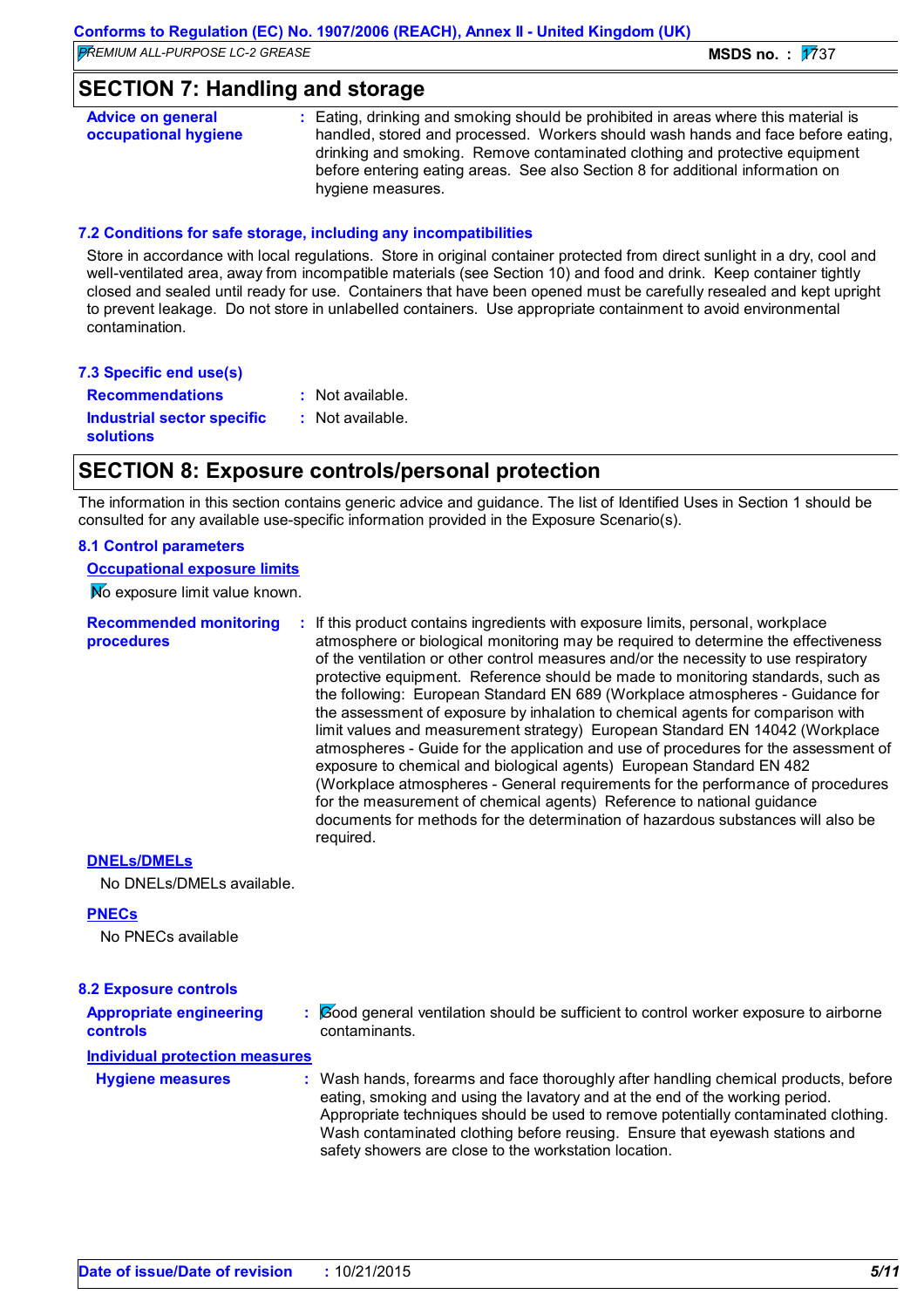| <b>Eye/face protection</b>                | $\frac{1}{2}$ Safety eyewear complying with an approved standard should be used when a risk<br>assessment indicates this is necessary to avoid exposure to liquid splashes, mists,<br>gases or dusts. If contact is possible, the following protection should be worn,<br>unless the assessment indicates a higher degree of protection: chemical splash<br>goggles.                                                                                                                                                                                                                                                   |
|-------------------------------------------|------------------------------------------------------------------------------------------------------------------------------------------------------------------------------------------------------------------------------------------------------------------------------------------------------------------------------------------------------------------------------------------------------------------------------------------------------------------------------------------------------------------------------------------------------------------------------------------------------------------------|
| <b>Skin protection</b>                    |                                                                                                                                                                                                                                                                                                                                                                                                                                                                                                                                                                                                                        |
| <b>Hand protection</b>                    | : Chemical-resistant, impervious gloves complying with an approved standard should<br>be worn at all times when handling chemical products if a risk assessment indicates<br>this is necessary. Considering the parameters specified by the glove manufacturer,<br>check during use that the gloves are still retaining their protective properties. It<br>should be noted that the time to breakthrough for any glove material may be<br>different for different glove manufacturers. In the case of mixtures, consisting of<br>several substances, the protection time of the gloves cannot be accurately estimated. |
| <b>Body protection</b>                    | : Personal protective equipment for the body should be selected based on the task<br>being performed and the risks involved and should be approved by a specialist<br>before handling this product.                                                                                                                                                                                                                                                                                                                                                                                                                    |
| <b>Other skin protection</b>              | : Appropriate footwear and any additional skin protection measures should be<br>selected based on the task being performed and the risks involved and should be<br>approved by a specialist before handling this product.                                                                                                                                                                                                                                                                                                                                                                                              |
| <b>Respiratory protection</b>             | : Use a properly fitted, particulate filter respirator complying with an approved<br>standard if a risk assessment indicates this is necessary. Respirator selection must<br>be based on known or anticipated exposure levels, the hazards of the product and<br>the safe working limits of the selected respirator.                                                                                                                                                                                                                                                                                                   |
| <b>Environmental exposure</b><br>controls | : Emissions from ventilation or work process equipment should be checked to ensure<br>they comply with the requirements of environmental protection legislation. In some<br>cases, fume scrubbers, filters or engineering modifications to the process equipment<br>will be necessary to reduce emissions to acceptable levels.                                                                                                                                                                                                                                                                                        |

# **SECTION 9: Physical and chemical properties**

| 9.1 Information on basic physical and chemical properties |                                                                                                                           |
|-----------------------------------------------------------|---------------------------------------------------------------------------------------------------------------------------|
| <b>Appearance</b>                                         |                                                                                                                           |
| <b>Physical state</b>                                     | : Solid. [grease]                                                                                                         |
| <b>Colour</b>                                             | $:$ Amber.                                                                                                                |
| <b>Odour</b>                                              | Mild. Petroleum oil                                                                                                       |
| pH                                                        | Not applicable.                                                                                                           |
| <b>Melting point/freezing point</b>                       | : Not available.                                                                                                          |
| Initial boiling point and boiling<br>range                | : Not available.                                                                                                          |
| <b>Flash point</b>                                        | $:$ Not available.                                                                                                        |
| <b>Evaporation rate</b>                                   | : Not available.                                                                                                          |
| <b>Flammability (solid, gas)</b>                          | Flammable in the presence of the following materials or conditions: open flames,<br>sparks and static discharge and heat. |
| <b>Upper/lower flammability or</b><br>explosive limits    | : Not available.                                                                                                          |
| <b>Vapour pressure</b>                                    | : Not available.                                                                                                          |
| <b>Vapour density</b>                                     | : Not available.                                                                                                          |
| <b>Density</b>                                            | $0.9$ g/cm <sup>3</sup>                                                                                                   |
| <b>Solubility(ies)</b>                                    | Insoluble in the following materials: cold water.                                                                         |
| <b>Partition coefficient: n-octanol/</b><br>water         | : Not available.                                                                                                          |
| <b>Auto-ignition temperature</b>                          | : Not available.                                                                                                          |
| <b>Decomposition temperature</b>                          | : Not available.                                                                                                          |
| <b>Viscosity</b>                                          | <b>K</b> inematic (40°C (104°F)): >0.21 cm <sup>2</sup> /s (>21 cSt)                                                      |
| <b>Explosive properties</b>                               | : Not available.                                                                                                          |
| <b>Oxidising properties</b>                               | : Not available.                                                                                                          |
| Date of issue/Date of revision                            | 6/11<br>: 10/21/2015                                                                                                      |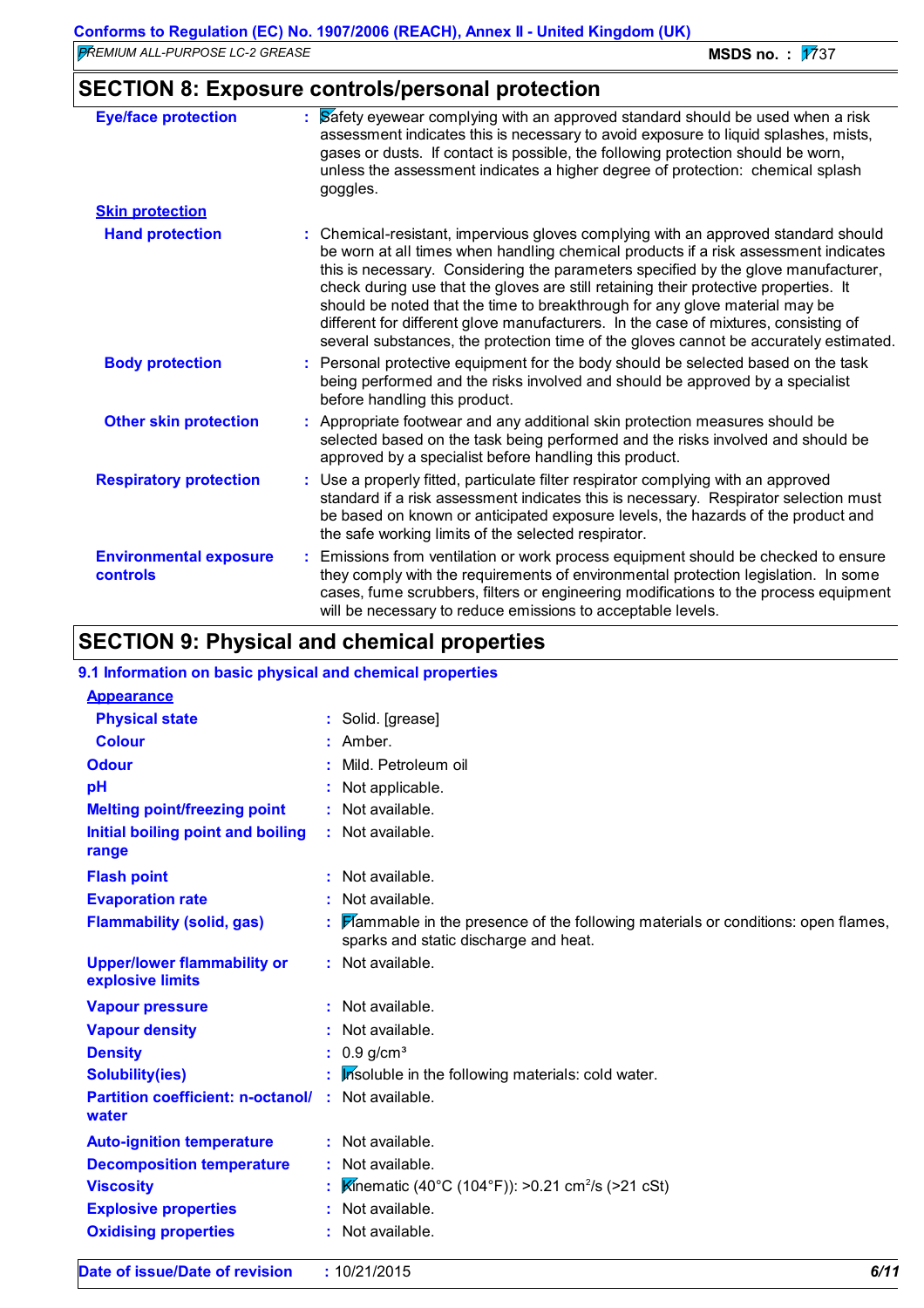# **SECTION 9: Physical and chemical properties**

#### **9.2 Other information**

No additional information.

# **SECTION 10: Stability and reactivity**

| <b>10.1 Reactivity</b>                          | : No specific test data related to reactivity available for this product or its ingredients.              |
|-------------------------------------------------|-----------------------------------------------------------------------------------------------------------|
| <b>10.2 Chemical stability</b>                  | : The product is stable.                                                                                  |
| 10.3 Possibility of<br>hazardous reactions      | : Under normal conditions of storage and use, hazardous reactions will not occur.                         |
| <b>10.4 Conditions to avoid</b>                 | : No specific data.                                                                                       |
| 10.5 Incompatible materials                     | : No specific data.                                                                                       |
| <b>10.6 Hazardous</b><br>decomposition products | : Under normal conditions of storage and use, hazardous decomposition products<br>should not be produced. |

# **SECTION 11: Toxicological information**

#### **11.1 Information on toxicological effects**

#### **Acute toxicity**

**Conclusion/Summary :** No known significant effects or critical hazards. **Acute toxicity estimates**

Not available.

#### **Irritation/Corrosion**

| <b>Product/ingredient name</b>                            | <b>Result</b>                                                                                                                                | <b>Species</b> | <b>Score</b> | <b>Exposure</b>   | <b>Observation</b> |
|-----------------------------------------------------------|----------------------------------------------------------------------------------------------------------------------------------------------|----------------|--------------|-------------------|--------------------|
| tris(2-ethylhexyl) orthoborate                            | Eyes - Mild irritant                                                                                                                         | Rabbit         | L,           | 100<br>milligrams | $\overline{a}$     |
| <b>Conclusion/Summary</b>                                 |                                                                                                                                              |                |              |                   |                    |
| <b>Skin</b>                                               | : No known significant effects or critical hazards.                                                                                          |                |              |                   |                    |
| <b>Eyes</b>                                               | May cause eye irritation.                                                                                                                    |                |              |                   |                    |
| <b>Respiratory</b>                                        | No known significant effects or critical hazards.                                                                                            |                |              |                   |                    |
| <b>Sensitisation</b>                                      |                                                                                                                                              |                |              |                   |                    |
| <b>Conclusion/Summary</b>                                 |                                                                                                                                              |                |              |                   |                    |
| <b>Skin</b>                                               | : No specific information is available regarding the skin sensitising properties of this<br>product. Sensitisation not suspected for humans. |                |              |                   |                    |
| <b>Respiratory</b>                                        | : Sensitisation not suspected for humans.                                                                                                    |                |              |                   |                    |
| <b>Mutagenicity</b>                                       |                                                                                                                                              |                |              |                   |                    |
| <b>Conclusion/Summary</b>                                 | There are no data available on the mixture itself. Mutagenicity not suspected for<br>humans.                                                 |                |              |                   |                    |
| <b>Carcinogenicity</b>                                    |                                                                                                                                              |                |              |                   |                    |
| <b>Conclusion/Summary</b>                                 | : There are no data available on the mixture itself. Carcinogenicity not suspected for<br>humans.                                            |                |              |                   |                    |
| <b>Reproductive toxicity</b>                              |                                                                                                                                              |                |              |                   |                    |
| <b>Conclusion/Summary</b>                                 | There are no data available on the mixture itself. Not considered to be dangerous to<br>humans, according to our database.                   |                |              |                   |                    |
| <b>Teratogenicity</b>                                     |                                                                                                                                              |                |              |                   |                    |
| <b>Conclusion/Summary</b>                                 | There are no data available on the mixture itself. Teratogenicity not suspected for<br>humans.                                               |                |              |                   |                    |
| <b>Specific target organ toxicity (single exposure)</b>   |                                                                                                                                              |                |              |                   |                    |
| Not available.                                            |                                                                                                                                              |                |              |                   |                    |
| <b>Specific target organ toxicity (repeated exposure)</b> |                                                                                                                                              |                |              |                   |                    |
| Not available.                                            |                                                                                                                                              |                |              |                   |                    |
| <b>Aspiration hazard</b>                                  |                                                                                                                                              |                |              |                   |                    |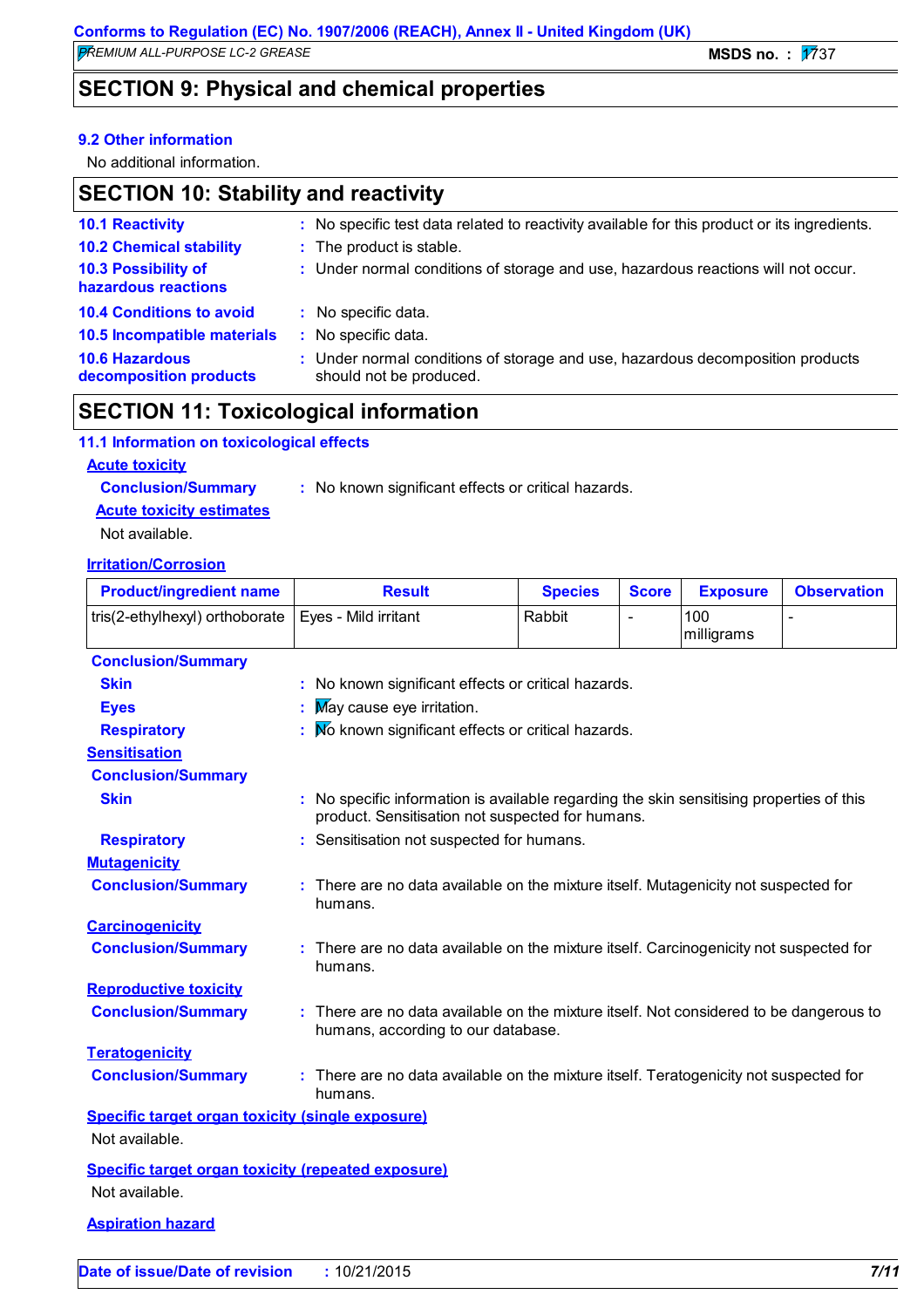# **SECTION 11: Toxicological information**

#### Not available.

| <b>Information on the likely</b><br>routes of exposure |    | : Routes of entry anticipated: Oral, Dermal, Inhalation.                                 |
|--------------------------------------------------------|----|------------------------------------------------------------------------------------------|
| <b>Potential acute health effects</b>                  |    |                                                                                          |
| <b>Eye contact</b>                                     | ř. | Causes serious eye irritation.                                                           |
| <b>Inhalation</b>                                      |    | No known significant effects or critical hazards.                                        |
| <b>Skin contact</b>                                    |    | : No known significant effects or critical hazards.                                      |
| <b>Ingestion</b>                                       |    | No known significant effects or critical hazards.                                        |
|                                                        |    | Symptoms related to the physical, chemical and toxicological characteristics             |
| <b>Eye contact</b>                                     |    | Adverse symptoms may include the following:<br>pain or irritation<br>watering<br>redness |
| <b>Inhalation</b>                                      |    | : No specific data.                                                                      |
| <b>Skin contact</b>                                    |    | : No specific data.                                                                      |
| <b>Ingestion</b>                                       |    | : No specific data.                                                                      |
|                                                        |    | Delayed and immediate effects and also chronic effects from short and long term exposure |
| <b>Short term exposure</b>                             |    |                                                                                          |
| <b>Potential immediate</b><br>effects                  |    | : Not available.                                                                         |
| <b>Potential delayed effects</b>                       |    | : Not available.                                                                         |
| <b>Long term exposure</b>                              |    |                                                                                          |
| <b>Potential immediate</b><br>effects                  |    | : Not available.                                                                         |
| <b>Potential delayed effects</b>                       |    | : Not available.                                                                         |
| <b>Potential chronic health effects</b>                |    |                                                                                          |
| <b>Conclusion/Summary</b>                              |    | No known significant effects or critical hazards.                                        |
| <b>General</b>                                         |    | No known significant effects or critical hazards.                                        |
| <b>Carcinogenicity</b>                                 |    | : No known significant effects or critical hazards.                                      |
| <b>Mutagenicity</b>                                    |    | No known significant effects or critical hazards.                                        |
| <b>Teratogenicity</b>                                  |    | No known significant effects or critical hazards.                                        |
| <b>Developmental effects</b>                           |    | : No known significant effects or critical hazards.                                      |
| <b>Fertility effects</b>                               |    | : No known significant effects or critical hazards.                                      |
| <b>Other information</b>                               |    | : Not available.                                                                         |
|                                                        |    |                                                                                          |

# **SECTION 12: Ecological information**

### **12.1 Toxicity**

- 
- **Conclusion/Summary :** There are no data available on the mixture itself.

## **12.2 Persistence and degradability**

- 
- **Conclusion/Summary :** Not readily biodegradable. This product is not expected to bioaccumulate through food chains in the environment.

| <b>Product/ingredient name</b>            | <b>Aquatic half-life</b> | <u> IPhotolvsis</u> | <b>Biodegradability</b> |
|-------------------------------------------|--------------------------|---------------------|-------------------------|
| <b>FREMIUM ALL-PURPOSE</b><br>LC-2 GREASE |                          |                     | l Not readilv           |

#### **12.3 Bioaccumulative potential**

Not available.

#### **12.4 Mobility in soil**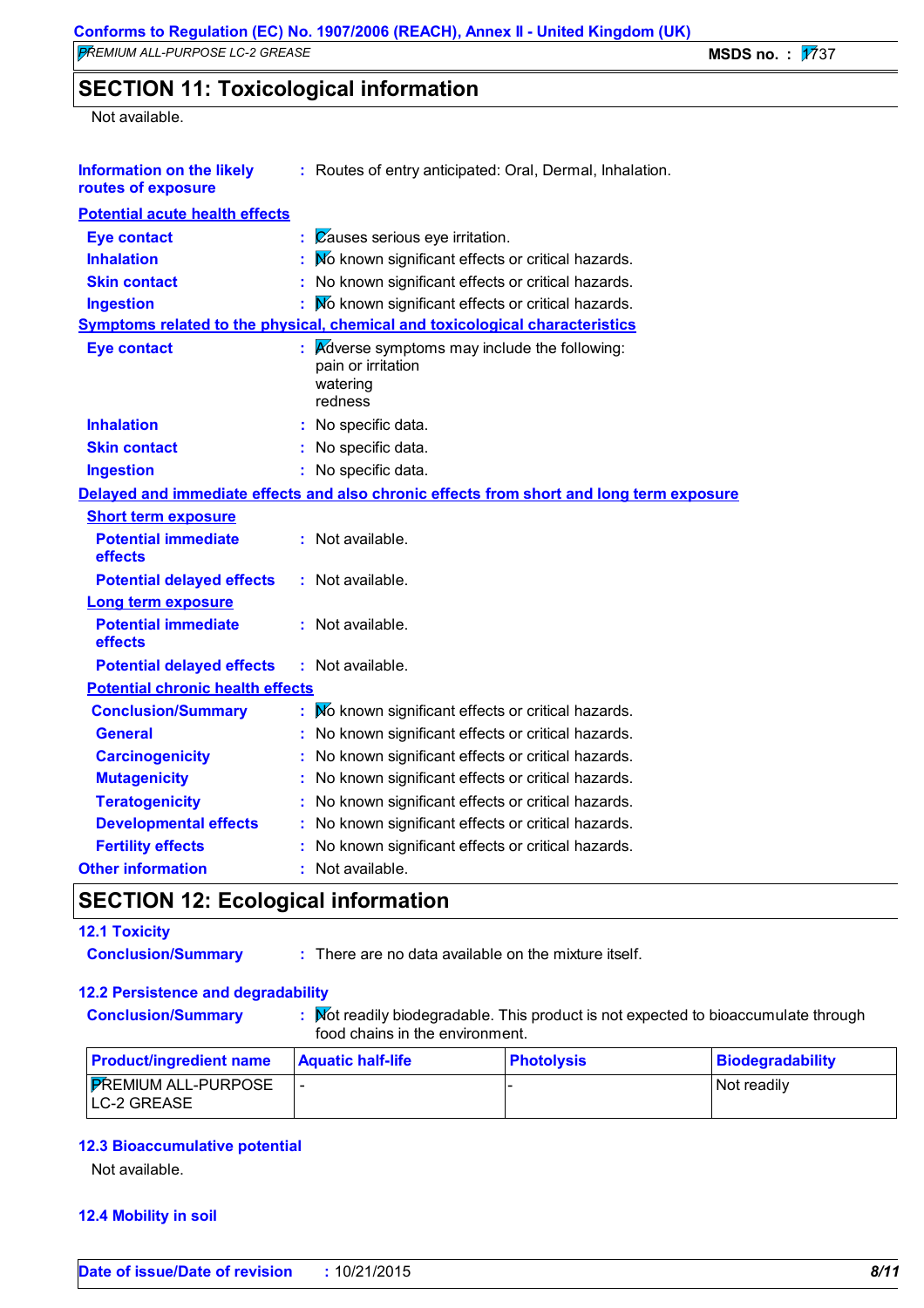**SECTION 12: Ecological information**

| <b>Soil/water partition</b><br><b>coefficient (Koc)</b> | : Not available.   |
|---------------------------------------------------------|--------------------|
| <b>Mobility</b>                                         | $:$ Not available. |
| $10E$ Deaults of DDT and $vDvD$ concernant              |                    |

| 12.5 Results of PBT and vPvB assessment |                   |
|-----------------------------------------|-------------------|
| <b>PBT</b>                              | : Not applicable. |
| <b>vPvB</b>                             | : Not applicable. |
|                                         |                   |

**12.6 Other adverse effects** : No known significant effects or critical hazards.

# **SECTION 13: Disposal considerations**

The information in this section contains generic advice and guidance. The list of Identified Uses in Section 1 should be consulted for any available use-specific information provided in the Exposure Scenario(s).

#### **13.1 Waste treatment methods**

| <b>Product</b>             |                                                                                                                                                                                                                                                                                                                                                                                                                                                                                                                                                     |
|----------------------------|-----------------------------------------------------------------------------------------------------------------------------------------------------------------------------------------------------------------------------------------------------------------------------------------------------------------------------------------------------------------------------------------------------------------------------------------------------------------------------------------------------------------------------------------------------|
| <b>Methods of disposal</b> | : The generation of waste should be avoided or minimised wherever possible.<br>Disposal of this product, solutions and any by-products should at all times comply<br>with the requirements of environmental protection and waste disposal legislation and<br>any regional local authority requirements. Dispose of surplus and non-recyclable<br>products via a licensed waste disposal contractor. Waste should not be disposed of<br>untreated to the sewer unless fully compliant with the requirements of all authorities<br>with jurisdiction. |
| <b>Hazardous waste</b>     | : The classification of the product may meet the criteria for a hazardous waste.                                                                                                                                                                                                                                                                                                                                                                                                                                                                    |
| <b>Packaging</b>           |                                                                                                                                                                                                                                                                                                                                                                                                                                                                                                                                                     |
| <b>Methods of disposal</b> | : The generation of waste should be avoided or minimised wherever possible. Waste<br>packaging should be recycled. Incineration or landfill should only be considered<br>when recycling is not feasible.                                                                                                                                                                                                                                                                                                                                            |
| <b>Special precautions</b> | : This material and its container must be disposed of in a safe way. Care should be<br>taken when handling emptied containers that have not been cleaned or rinsed out.<br>Empty containers or liners may retain some product residues. Avoid dispersal of spilt<br>material and runoff and contact with soil, waterways, drains and sewers.                                                                                                                                                                                                        |

# **SECTION 14: Transport information**

|                                           | <b>ADR/RID</b>           | <b>ADN</b>     | <b>IMDG</b>    | <b>IATA</b>    |
|-------------------------------------------|--------------------------|----------------|----------------|----------------|
| 14.1 UN number                            | Not regulated.           | Not regulated. | Not regulated. | Not regulated. |
| 14.2 UN proper<br>shipping name           | $\overline{\phantom{a}}$ |                |                |                |
| <b>14.3 Transport</b><br>hazard class(es) | $\overline{\phantom{a}}$ |                |                |                |
| 14.4 Packing group  -                     |                          |                |                |                |
| 14.5<br><b>Environmental</b><br>hazards   | No.                      | No.            | No.            | No.            |
| <b>Additional</b><br>information          |                          | -              |                |                |

**14.6 Special precautions for user**

**Transport within user's premises:** always transport in closed containers that are **:** upright and secure. Ensure that persons transporting the product know what to do in the event of an accident or spillage.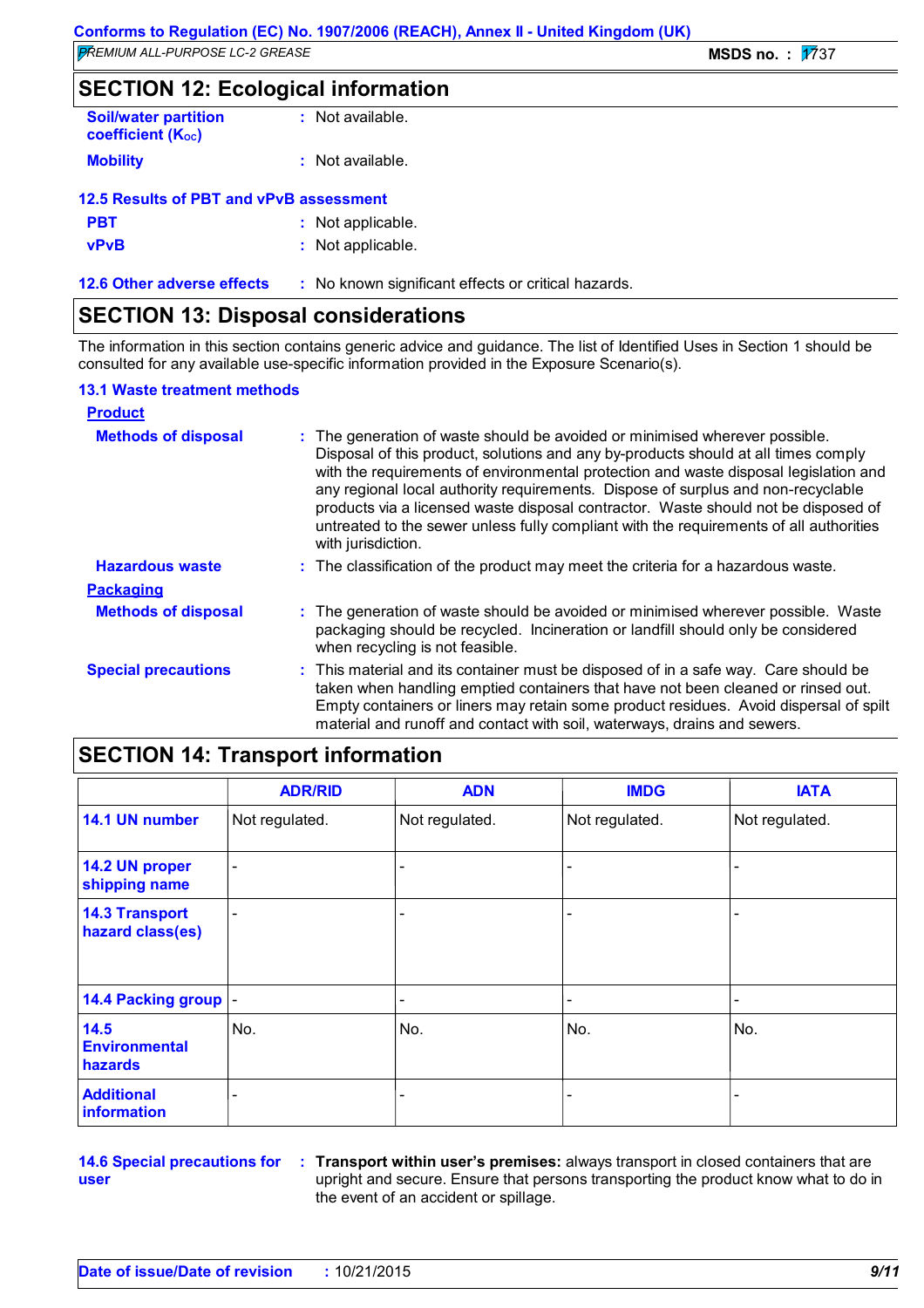# **SECTION 14: Transport information**

**14.7 Transport in bulk according to Annex II of MARPOL 73/78 and the IBC Code :** Not available.

# **SECTION 15: Regulatory information**

|                                                                                                                                                                 | 15.1 Safety, health and environmental regulations/legislation specific for the substance or mixture                                                                                                                                                                                                                                                                                                                                                                                                                                                                                                                                                                                                                            |
|-----------------------------------------------------------------------------------------------------------------------------------------------------------------|--------------------------------------------------------------------------------------------------------------------------------------------------------------------------------------------------------------------------------------------------------------------------------------------------------------------------------------------------------------------------------------------------------------------------------------------------------------------------------------------------------------------------------------------------------------------------------------------------------------------------------------------------------------------------------------------------------------------------------|
| EU Regulation (EC) No. 1907/2006 (REACH)                                                                                                                        |                                                                                                                                                                                                                                                                                                                                                                                                                                                                                                                                                                                                                                                                                                                                |
| <b>Annex XIV - List of substances subject to authorisation</b>                                                                                                  |                                                                                                                                                                                                                                                                                                                                                                                                                                                                                                                                                                                                                                                                                                                                |
| <b>Substances of very high concern</b>                                                                                                                          |                                                                                                                                                                                                                                                                                                                                                                                                                                                                                                                                                                                                                                                                                                                                |
| None of the components are listed.                                                                                                                              |                                                                                                                                                                                                                                                                                                                                                                                                                                                                                                                                                                                                                                                                                                                                |
| <b>Annex XVII - Restrictions</b><br>on the manufacture,<br>placing on the market and<br>use of certain dangerous<br>substances, mixtures and<br><b>articles</b> | : Not applicable.                                                                                                                                                                                                                                                                                                                                                                                                                                                                                                                                                                                                                                                                                                              |
| <b>Other EU regulations</b>                                                                                                                                     |                                                                                                                                                                                                                                                                                                                                                                                                                                                                                                                                                                                                                                                                                                                                |
| <b>Europe inventory</b><br><b>EINECS/ELINCS</b>                                                                                                                 | : All components are listed or exempted.                                                                                                                                                                                                                                                                                                                                                                                                                                                                                                                                                                                                                                                                                       |
| <b>Black List Chemicals</b><br>(76/464/EEC)                                                                                                                     | : Not listed                                                                                                                                                                                                                                                                                                                                                                                                                                                                                                                                                                                                                                                                                                                   |
| <b>Priority List Chemicals</b><br>(793/93/EEC)                                                                                                                  | : Not listed                                                                                                                                                                                                                                                                                                                                                                                                                                                                                                                                                                                                                                                                                                                   |
| <b>Integrated pollution</b><br>prevention and control<br>list (IPPC) - Air                                                                                      | : Not listed                                                                                                                                                                                                                                                                                                                                                                                                                                                                                                                                                                                                                                                                                                                   |
| <b>Integrated pollution</b><br>prevention and control<br>list (IPPC) - Water                                                                                    | : Not listed                                                                                                                                                                                                                                                                                                                                                                                                                                                                                                                                                                                                                                                                                                                   |
| <b>Seveso Directive</b>                                                                                                                                         |                                                                                                                                                                                                                                                                                                                                                                                                                                                                                                                                                                                                                                                                                                                                |
| This product is not controlled under the Seveso Directive.                                                                                                      |                                                                                                                                                                                                                                                                                                                                                                                                                                                                                                                                                                                                                                                                                                                                |
| <b>International requlations</b><br><b>International lists</b><br><b>Chemical Weapons</b>                                                                       | <b>Europe inventory EINECS/ELINCS:</b> All components are listed or exempted.<br>t.<br>Australia inventory (AICS): All components are listed or exempted.<br>China inventory (IECSC): Not determined.<br>Japan inventory: All components are listed or exempted.<br>Korea inventory: All components are listed or exempted.<br>Malaysia Inventory (EHS Register): Not determined.<br>New Zealand Inventory of Chemicals (NZIoC): Not determined.<br>Philippines inventory (PICCS): All components are listed or exempted.<br>Taiwan inventory (CSNN): Not determined.<br>United States inventory (TSCA 8b): All components are listed or exempted.<br>Canada inventory: All components are listed or exempted.<br>: Not listed |
| <b>Convention List Schedule I</b><br><b>Chemicals</b>                                                                                                           |                                                                                                                                                                                                                                                                                                                                                                                                                                                                                                                                                                                                                                                                                                                                |
| <b>Chemical Weapons</b><br><b>Convention List Schedule II</b><br><b>Chemicals</b>                                                                               | : Not listed                                                                                                                                                                                                                                                                                                                                                                                                                                                                                                                                                                                                                                                                                                                   |
| <b>Chemical Weapons</b><br><b>Convention List Schedule</b><br><b>III Chemicals</b>                                                                              | : Not listed                                                                                                                                                                                                                                                                                                                                                                                                                                                                                                                                                                                                                                                                                                                   |
| <b>15.2 Chemical Safety</b><br><b>Assessment</b>                                                                                                                | : This product contains substances for which Chemical Safety Assessments are still<br>required.                                                                                                                                                                                                                                                                                                                                                                                                                                                                                                                                                                                                                                |